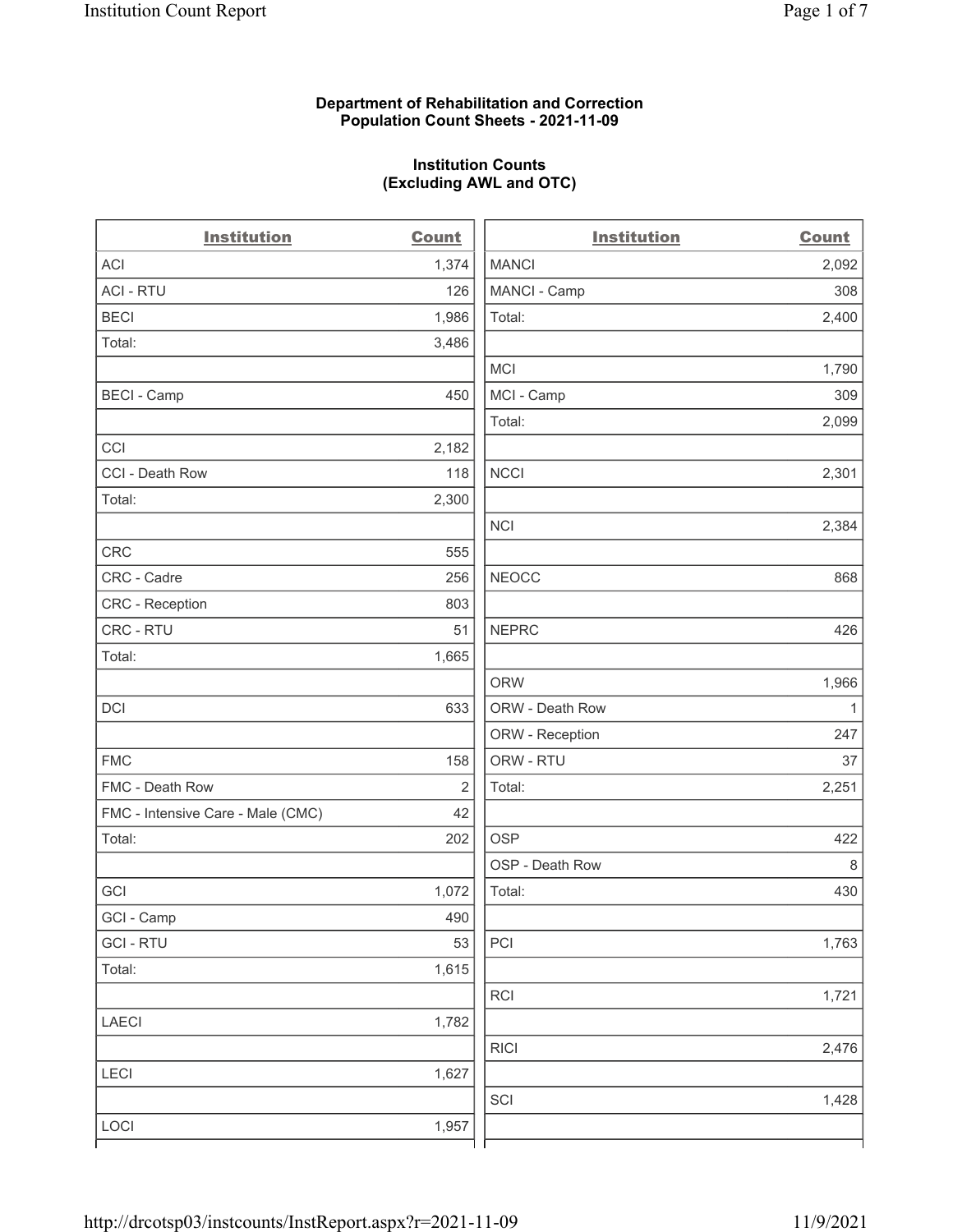|                          |       | SOCF             |                          | 1,066  |
|--------------------------|-------|------------------|--------------------------|--------|
| LORCI                    | 771   | SOCF - RTU       |                          | 1      |
| LORCI - Cadre            | 201   | Total:           |                          | 1,067  |
| <b>LORCI - Reception</b> | 18    |                  |                          |        |
| Total:                   | 990   | <b>TCI</b>       |                          | 992    |
|                          |       | TCI - Camp       |                          | 337    |
| <b>MACI</b>              | 647   | Total:           |                          | 1,329  |
| MACI - Minimum           | 1,216 |                  |                          |        |
| Total:                   | 1,863 | <b>TOCI</b>      |                          | 590    |
|                          |       | <b>TOCI - PC</b> |                          | 126    |
|                          |       | Total:           |                          | 716    |
|                          |       | <b>WCI</b>       |                          | 972    |
|                          |       | WCI - RTU        |                          | 30     |
|                          |       | Total:           |                          | 1,002  |
|                          |       |                  | <b>Total Population:</b> | 43,231 |

\* The Total Population includes 30 Offenders with Reason Codes 30 & 31. \*\* The Total Population includes 28 Offenders with Reason Code 0A.

# Male Population by Security Level (Include AWL and Exclude OTC)

| <b>Security Level</b>  |                   | <b>Body</b> | <b>AWL</b>   | $(-OTC)$ | <b>Total</b> |
|------------------------|-------------------|-------------|--------------|----------|--------------|
| <b>Total Level E</b>   |                   | 1,025       | 8            | 4        | 1,029        |
| Total Level 4          |                   | 1,098       | 13           | 9        | 1,102        |
| Total Level 3          |                   | 9,017       | 128          | 109      | 9,036        |
| Total Level 2          |                   | 15,140      | 169          | 133      | 15,176       |
| Total Level 1          |                   | 13,447      | 153          | 95       | 13,505       |
| <b>Total Death Row</b> |                   | 131         | $\mathbf{0}$ | 0        | 131          |
|                        | <b>Total Male</b> | 39,858      | 471          | 350      | 39,979       |

## Female Population by Institution (Include AWL and Exclude OTC)

| <b>Institution</b>     | <b>Body</b> | <b>AWL</b> | $(-OTC)$ | <b>Total</b> |
|------------------------|-------------|------------|----------|--------------|
| <b>DCI</b>             | 632         |            |          | 632          |
| <b>FMC</b>             | 4           |            |          | 5            |
| <b>NEPRC</b>           | 426         |            |          | 427          |
| <b>ORW</b>             | 1,966       | 28         | 21       | 1,973        |
| <b>ORW - Death Row</b> |             |            | C        |              |
| <b>ORW</b> - Reception | 247         | 5          |          | 248          |
|                        |             |            |          |              |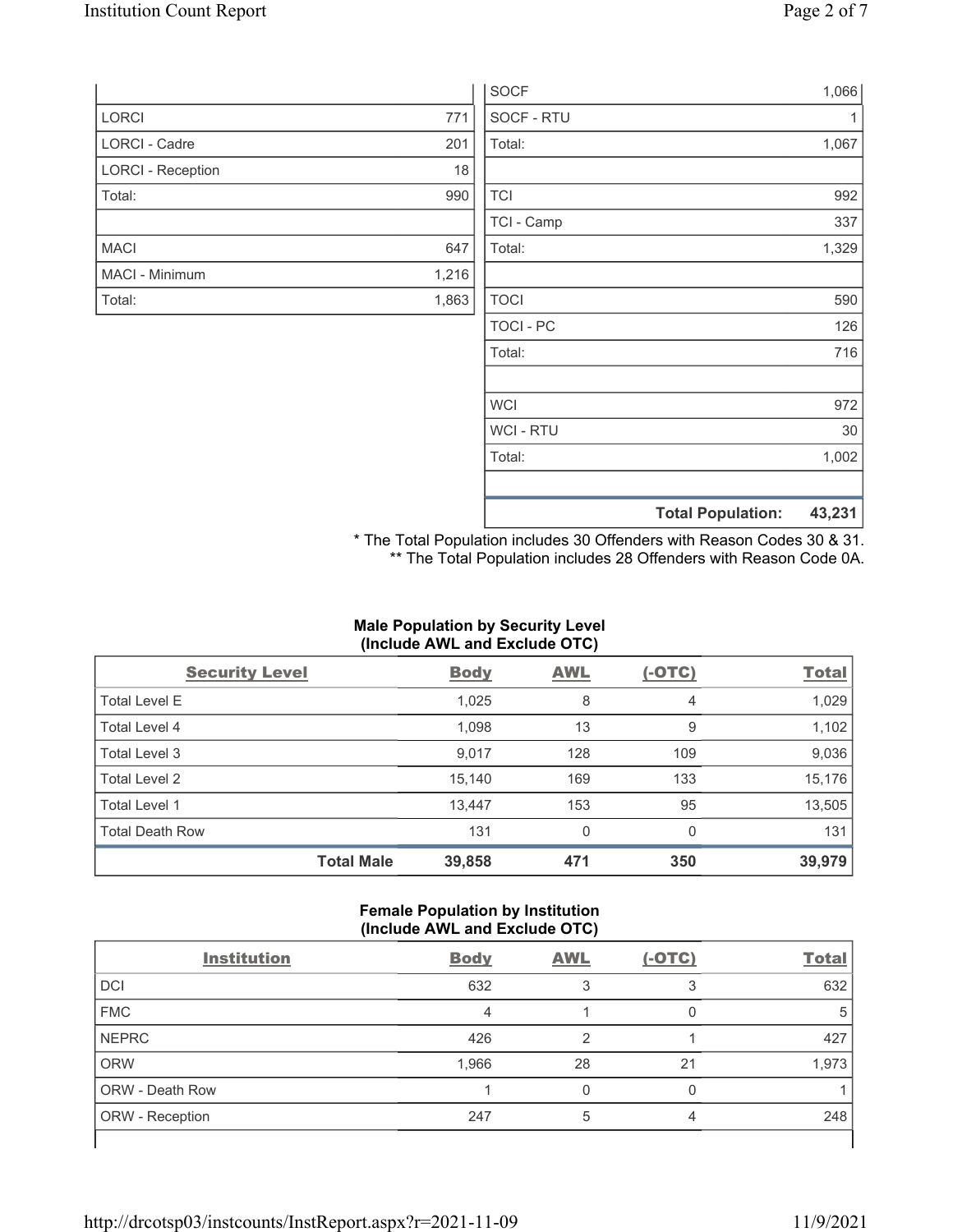| <b>ORW - RTU</b> |                          | 37     |     |     | 37     |
|------------------|--------------------------|--------|-----|-----|--------|
|                  | <b>Total Female</b>      | 3,313  | 39  | 29  | 3,323  |
|                  |                          |        |     |     |        |
|                  | <b>Total Population:</b> | 43,171 | 510 | 379 | 43,302 |

# Male Population by Institution: Security Level 5 and E (Include AWL and Exclude OTC)

| <b>Institution</b> | <b>Body</b>                   | <b>AWL</b>          | $(-OTC)$                  | <b>Total</b>   |
|--------------------|-------------------------------|---------------------|---------------------------|----------------|
| ACI                | 3                             | $\mathbf 0$         | $\mathsf{O}\xspace$       | $\mathfrak{S}$ |
| CRC                | $\overline{2}$                | $\mathbf 0$         | $\mathsf{O}\xspace$       | $\sqrt{2}$     |
| CRC - RTU          | $\overline{4}$                | $\mathbf 0$         | $\mathsf{O}\xspace$       | 4              |
| <b>FMC</b>         | 1                             | $\mathbf 0$         | $\mathsf{O}\xspace$       | 1              |
| LAECI              | 3                             | $\mathsf{O}\xspace$ | $\mathsf{O}\xspace$       | $\sqrt{3}$     |
| LECI               | $10$                          | $\mathbf 0$         | $\mathsf{O}\xspace$       | $10$           |
| LOCI               | 1                             | $\mathbf 0$         | $\mathsf{O}\xspace$       | $\mathbf{1}$   |
| <b>MACI</b>        | 15                            | $\mathbf 0$         | $\mathsf{O}\xspace$       | 15             |
| <b>MANCI</b>       | 11                            | $\mathbf 0$         | $\mathsf{O}\xspace$       | 11             |
| MCI                | $\overline{2}$                | $\mathbf 0$         | $\mathsf{O}\xspace$       | $\sqrt{2}$     |
| <b>OSP</b>         | 296                           | $\mathbf{1}$        | 1                         | 296            |
| RCI                | 1                             | $\mathbf 0$         | $\mathsf{O}\xspace$       | 1              |
| SCI                | 1                             | $\mathbf 0$         | $\mathsf{O}\xspace$       | $\mathbf{1}$   |
| SOCF               | 502                           | $\overline{7}$      | $\ensuremath{\mathsf{3}}$ | 506            |
| <b>TCI</b>         | 20                            | $\mathbf 0$         | $\mathsf{O}\xspace$       | 20             |
| <b>TOCI</b>        | 139                           | $\mathbf 0$         | $\mathsf{O}\xspace$       | 139            |
| TOCI - PC          | 1                             | $\mathbf 0$         | $\mathbf 0$               | $\mathbf{1}$   |
| WCI                | 7                             | $\mathbf 0$         | $\mathsf{O}\xspace$       | $\overline{7}$ |
| WCI - RTU          | $\,6\,$                       | $\mathbf 0$         | $\mathsf{O}\xspace$       | $\,6\,$        |
|                    | <b>Total Level 5</b><br>1,025 | ${\bf 8}$           | $\overline{\mathbf{4}}$   | 1,029          |

# Male Population by Institution: Security Level 4 (Include AWL and Exclude OTC)

| <b>Institution</b>                | <b>Body</b> | <b>AWL</b> | $(-OTC)$ | <b>Total</b> |
|-----------------------------------|-------------|------------|----------|--------------|
| ACI                               |             |            |          |              |
| CRC                               |             |            |          |              |
| CRC - Reception                   |             |            |          |              |
| CRC - RTU                         | 11          |            |          |              |
| <b>FMC</b>                        |             |            |          |              |
| FMC - Intensive Care - Male (CMC) |             |            |          |              |
| <b>LORCI</b>                      |             |            |          |              |
|                                   |             |            |          |              |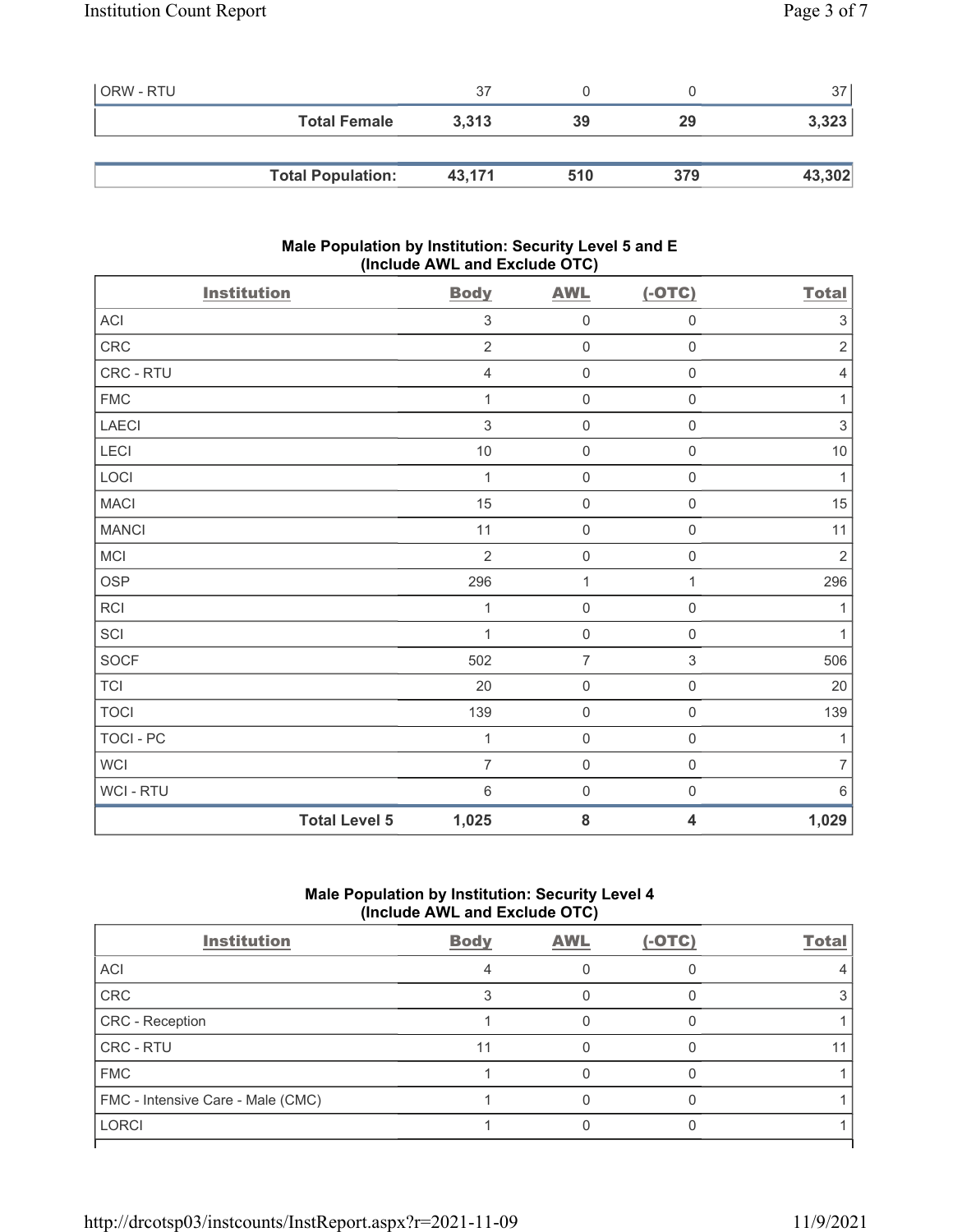| <b>MACI</b> |                      | 11    |    |   | 11    |
|-------------|----------------------|-------|----|---|-------|
| <b>OSP</b>  |                      | 102   |    |   | 102   |
| <b>SOCF</b> |                      | 509   | 9  | 6 | 512   |
| SOCF - RTU  |                      |       |    |   |       |
| <b>TOCI</b> |                      | 430   | 4  |   | 431   |
| TOCI - PC   |                      | 13    |    |   | 13    |
| WCI - RTU   |                      | 10    |    |   | 10    |
|             | <b>Total Level 4</b> | 1,098 | 13 |   | 1,102 |

# Male Population by Institution: Security Level 3 (Include AWL and Exclude OTC)

| <b>Institution</b>                | <b>Body</b>      | <b>AWL</b>          | $(-OTC)$            | <b>Total</b>              |
|-----------------------------------|------------------|---------------------|---------------------|---------------------------|
| <b>ACI</b>                        | 19               | $\mathsf{O}\xspace$ | $\mathsf{O}\xspace$ | 19                        |
| <b>ACI - RTU</b>                  | $\mathbf{1}$     | $\mathbf 0$         | $\mathsf{O}\xspace$ | $\mathbf{1}$              |
| <b>BECI</b>                       | 18               | $\sqrt{2}$          | $\sqrt{2}$          | 18                        |
| CCI                               | $\,6\,$          | $\mathbf 0$         | $\mathsf 0$         | $\,6\,$                   |
| CRC                               | 355              | 16                  | 15                  | 356                       |
| CRC - Cadre                       | 5                | $\mathbf 0$         | $\mathsf 0$         | $\,$ 5 $\,$               |
| CRC - Reception                   | 620              | $\boldsymbol{9}$    | $\,8\,$             | 621                       |
| CRC - RTU                         | 35               | $\mathbf 0$         | $\mathsf{O}\xspace$ | 35                        |
| <b>FMC</b>                        | $\sqrt{5}$       | $\mathbf 0$         | $\mathsf 0$         | $\sqrt{5}$                |
| FMC - Intensive Care - Male (CMC) | $\overline{2}$   | $\mathbf 0$         | $\mathsf{O}\xspace$ | $\sqrt{2}$                |
| GCI                               | $\overline{2}$   | $\mathbf 0$         | $\mathsf{O}\xspace$ | $\sqrt{2}$                |
| <b>LAECI</b>                      | 14               | $\mathbf 0$         | $\mathsf{O}\xspace$ | 14                        |
| LECI                              | 1,268            | 11                  | $\boldsymbol{9}$    | 1,270                     |
| LOCI                              | $\mathbf{1}$     | $\mathbf 0$         | $\mathsf{O}\xspace$ | $\mathbf{1}$              |
| LORCI                             | 389              | 32                  | 32                  | 389                       |
| LORCI - Cadre                     | 88               | $\mathbf 0$         | $\mathsf{O}\xspace$ | 88                        |
| <b>LORCI - Reception</b>          | 11               | $\sqrt{3}$          | $\sqrt{3}$          | 11                        |
| <b>MACI</b>                       | 550              | $\mathbf 2$         | $\sqrt{2}$          | 550                       |
| <b>MANCI</b>                      | 1,794            | 21                  | 14                  | 1,801                     |
| MCI                               | $\overline{2}$   | $\mathbf 0$         | $\mathsf 0$         | $\sqrt{2}$                |
| <b>NCCI</b>                       | $\,8\,$          | $\mathbf 0$         | $\mathsf{O}\xspace$ | $\,8\,$                   |
| <b>NCI</b>                        | 3                | $\mathbf 0$         | $\mathsf 0$         | $\ensuremath{\mathsf{3}}$ |
| <b>NEOCC</b>                      | 539              | 15                  | 12                  | 542                       |
| <b>OSP</b>                        | $\overline{4}$   | $\mathbf 0$         | $\mathsf{O}\xspace$ | $\overline{4}$            |
| PCI                               | 32               | $\mathbf{1}$        | $\mathbf{1}$        | 32                        |
| <b>RCI</b>                        | 1,484            | $\overline{4}$      | $\,$ 3 $\,$         | 1,485                     |
| <b>RICI</b>                       | 11               | $\mathbf 0$         | $\mathsf 0$         | 11                        |
| SCI                               | $\boldsymbol{9}$ | $\mathbf 0$         | $\mathsf{O}\xspace$ | $\boldsymbol{9}$          |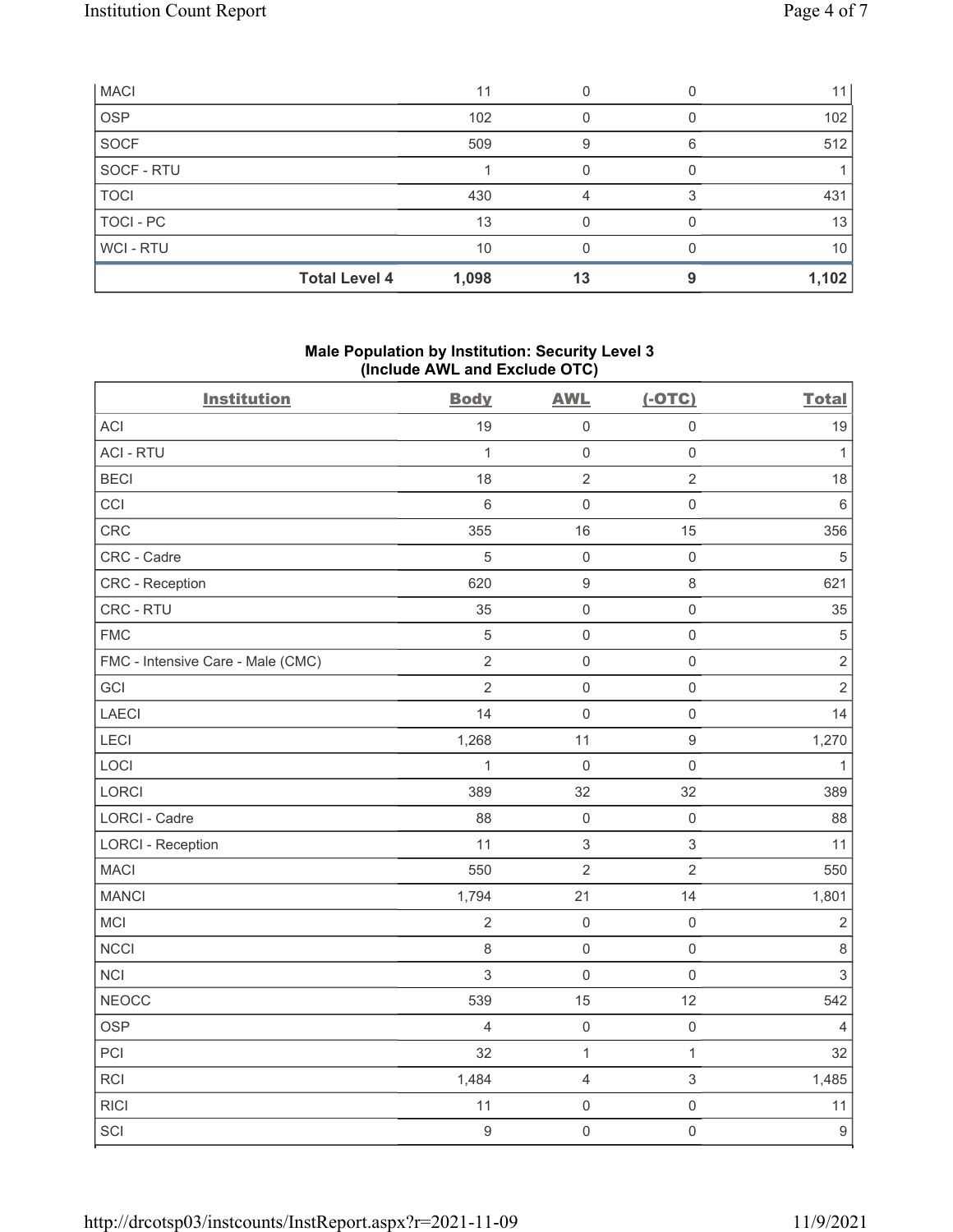| SOCF             |                      | 53    |     |     | 54    |
|------------------|----------------------|-------|-----|-----|-------|
| <b>TCI</b>       |                      | 821   | 2   | 2   | 821   |
| TCI - Camp       |                      |       |     |     |       |
| <b>TOCI</b>      |                      | 15    |     |     | 16    |
| <b>TOCI - PC</b> |                      | 50    |     |     | 50    |
| <b>WCI</b>       |                      | 791   | 8   | 6   | 793   |
| WCI - RTU        |                      | 11    |     |     | 11    |
|                  | <b>Total Level 3</b> | 9,017 | 128 | 109 | 9,036 |

# Male Population by Institution: Security Level 2 (Include AWL and Exclude OTC)

| <b>Institution</b>                | <b>Body</b>    | <b>AWL</b>       | $(-OTC)$            | <b>Total</b>   |
|-----------------------------------|----------------|------------------|---------------------|----------------|
| <b>ACI</b>                        | 767            | 5                | $\mathbf 1$         | 771            |
| <b>ACI - RTU</b>                  | 98             | $\mathbf 0$      | $\mathsf{O}\xspace$ | 98             |
| <b>BECI</b>                       | 1,265          | 11               | $\,8\,$             | 1,268          |
| CCI                               | 1,650          | $\boldsymbol{9}$ | $\overline{7}$      | 1,652          |
| CRC                               | 79             | $\overline{5}$   | $\overline{4}$      | 80             |
| CRC - Cadre                       | 222            | $\mathbf 0$      | $\mathsf 0$         | 222            |
| CRC - Reception                   | 100            | $\sqrt{2}$       | $\mathbf{1}$        | 101            |
| CRC - RTU                         | $\mathbf{1}$   | $\mathbf 0$      | $\mathsf{O}\xspace$ | 1              |
| CRC - Youth                       | $\mathsf 0$    | $\sqrt{2}$       | $\sqrt{2}$          | $\mathbf 0$    |
| DCI                               | $\mathbf{1}$   | $\mathbf 0$      | $\mathsf{O}\xspace$ | $\mathbf{1}$   |
| <b>FMC</b>                        | 15             | $\mathbf{1}$     | $\mathsf{O}\xspace$ | 16             |
| FMC - Intensive Care - Male (CMC) | 11             | $\mathbf 0$      | $\mathsf{O}\xspace$ | 11             |
| GCI                               | 538            | $\sqrt{2}$       | $\sqrt{2}$          | 538            |
| <b>GCI-RTU</b>                    | 44             | $\mathbf 0$      | $\mathsf{O}\xspace$ | 44             |
| LAECI                             | 1,017          | 18               | 18                  | 1,017          |
| LECI                              | 349            | 1                | $\mathbf 0$         | 350            |
| LOCI                              | 972            | $\overline{7}$   | $\overline{4}$      | 975            |
| LORCI                             | 141            | 20               | 19                  | 142            |
| LORCI - Cadre                     | 56             | $\mathbf 0$      | $\mathsf{O}\xspace$ | 56             |
| <b>LORCI - Reception</b>          | $\overline{2}$ | $\mathbf 0$      | $\mathsf 0$         | $\overline{2}$ |
| <b>MACI</b>                       | 71             | $\mathbf{1}$     | $\mathbf{1}$        | 71             |
| <b>MANCI</b>                      | 255            | $\sqrt{3}$       | $\sqrt{3}$          | 255            |
| MCI                               | 1,208          | $\,8\,$          | $\boldsymbol{7}$    | 1,209          |
| <b>NCCI</b>                       | 852            | 10               | $\boldsymbol{9}$    | 853            |
| <b>NCI</b>                        | 1,363          | 16               | 13                  | 1,366          |
| <b>NEOCC</b>                      | 329            | $\boldsymbol{9}$ | $\boldsymbol{9}$    | 329            |
| PCI                               | 939            | 11               | $\,$ 5 $\,$         | 945            |
| RCI                               | 235            | $\mathbf 0$      | $\mathsf{O}\xspace$ | 235            |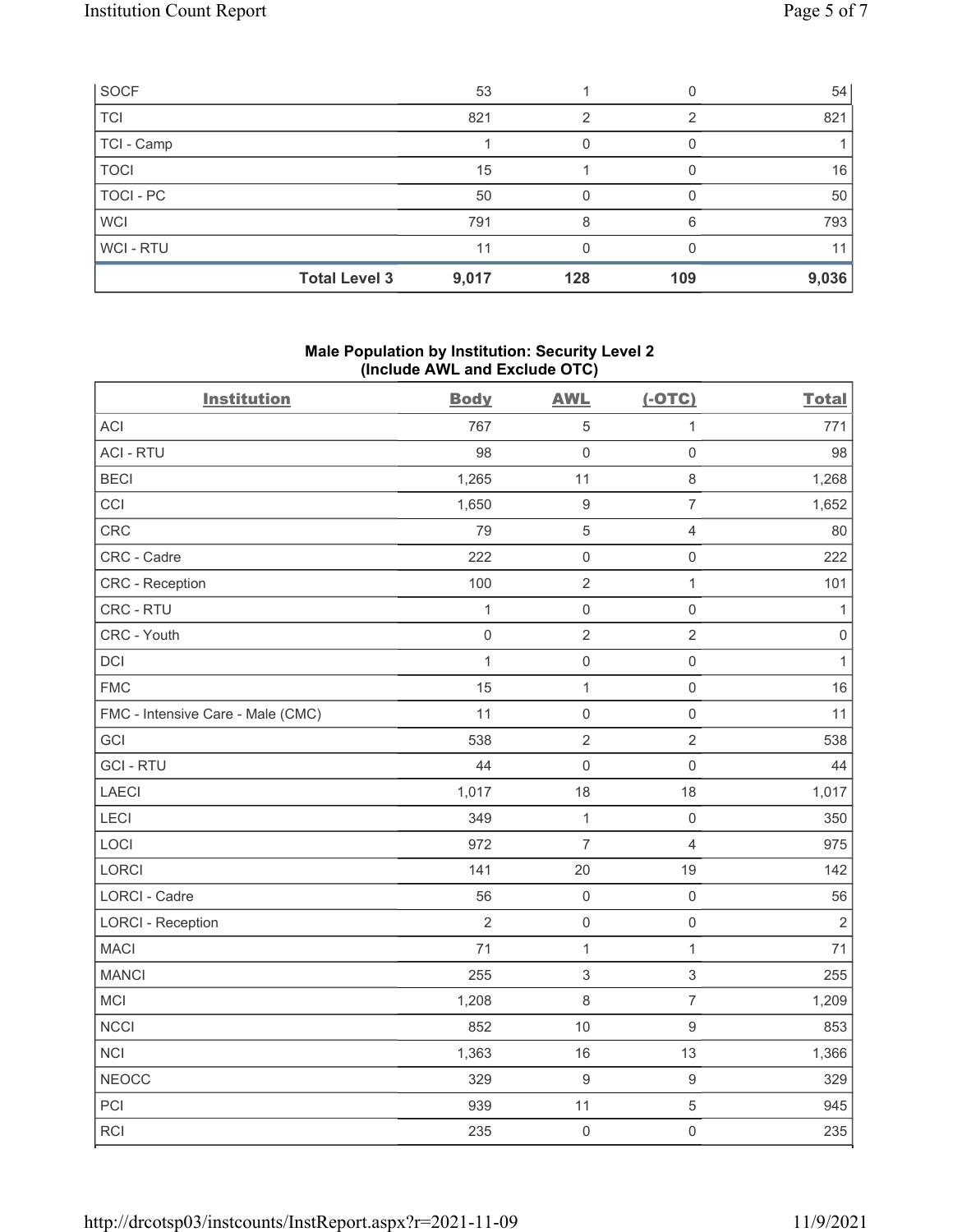| RICI             |                      | 1,358  | 16  | 14  | 1,360  |
|------------------|----------------------|--------|-----|-----|--------|
| SCI              |                      | 891    | 10  | 5   | 896    |
| SOCF             |                      |        |     |     |        |
| <b>TCI</b>       |                      | 124    |     |     | 125    |
| TCI - Camp       |                      | 5      | 0   |     | 5      |
| <b>TOCI</b>      |                      | 6      |     |     | 6      |
| <b>TOCI - PC</b> |                      | 62     | O   |     | 62     |
| <b>WCI</b>       |                      | 113    | 0   |     | 113    |
|                  | <b>Total Level 2</b> | 15,140 | 169 | 133 | 15,176 |

#### Male Population by Institution: Security Level 1 (Include AWL and Exclude OTC)

| <b>Institution</b>                | <b>Body</b>      | <b>AWL</b>                | $(-OTC)$            | <b>Total</b> |
|-----------------------------------|------------------|---------------------------|---------------------|--------------|
| <b>ACI</b>                        | 581              | $\,8\,$                   | $\overline{4}$      | 585          |
| <b>ACI - RTU</b>                  | 27               | $\mathsf{O}\xspace$       | $\mathsf{O}\xspace$ | 27           |
| <b>BECI</b>                       | 703              | 11                        | $\boldsymbol{9}$    | 705          |
| <b>BECI - Camp</b>                | 450              | $\mathbf{1}$              | $\mathbf{1}$        | 450          |
| CCI                               | 526              | $\overline{7}$            | $\overline{4}$      | 529          |
| CRC                               | 63               | $\ensuremath{\mathsf{3}}$ | $\overline{2}$      | 64           |
| CRC - Cadre                       | 29               | $\mathsf{O}\xspace$       | $\mathsf{O}\xspace$ | 29           |
| <b>CRC</b> - Reception            | 77               | $\overline{5}$            | $\overline{4}$      | 78           |
| <b>FMC</b>                        | 132              | $\mathbf{1}$              | $\mathbf 0$         | 133          |
| FMC - Intensive Care - Male (CMC) | 28               | $\mathsf 0$               | $\mathsf{O}\xspace$ | 28           |
| GCI                               | 532              | $\boldsymbol{9}$          | 3                   | 538          |
| GCI - Camp                        | 490              | $\mathsf 0$               | $\mathsf{O}\xspace$ | 490          |
| <b>GCI-RTU</b>                    | $\boldsymbol{9}$ | $\mathsf{O}\xspace$       | $\mathbf 0$         | $9$          |
| <b>LAECI</b>                      | 748              | $\,6\,$                   | 5                   | 749          |
| LOCI                              | 983              | $\boldsymbol{9}$          | 3                   | 989          |
| <b>LORCI</b>                      | 240              | 12                        | 12                  | 240          |
| LORCI - Cadre                     | 57               | $\mathsf 0$               | $\mathsf{O}\xspace$ | 57           |
| <b>LORCI - Reception</b>          | 5                | $\mathsf 0$               | $\mathbf 0$         | 5            |
| MACI - Minimum                    | 1,216            | 15                        | 10                  | 1,221        |
| <b>MANCI</b>                      | 32               | $\boldsymbol{9}$          | $\sqrt{5}$          | 36           |
| MANCI - Camp                      | 308              | $\ensuremath{\mathsf{3}}$ | $\overline{2}$      | 309          |
| MCI                               | 578              | $\overline{7}$            | $\overline{2}$      | 583          |
| MCI - Camp                        | 309              | $\mathsf 0$               | $\mathsf{O}\xspace$ | 309          |
| NCCI                              | 1,441            | $\,6\,$                   | $\,6$               | 1,441        |
| <b>NCI</b>                        | 1,017            | $\,8\,$                   | $\,6\,$             | 1,019        |
| <b>OSP</b>                        | 20               | $\mathbf 1$               | $\mathbf{1}$        | 20           |
| PCI                               | 792              | 19                        | $\overline{7}$      | 804          |